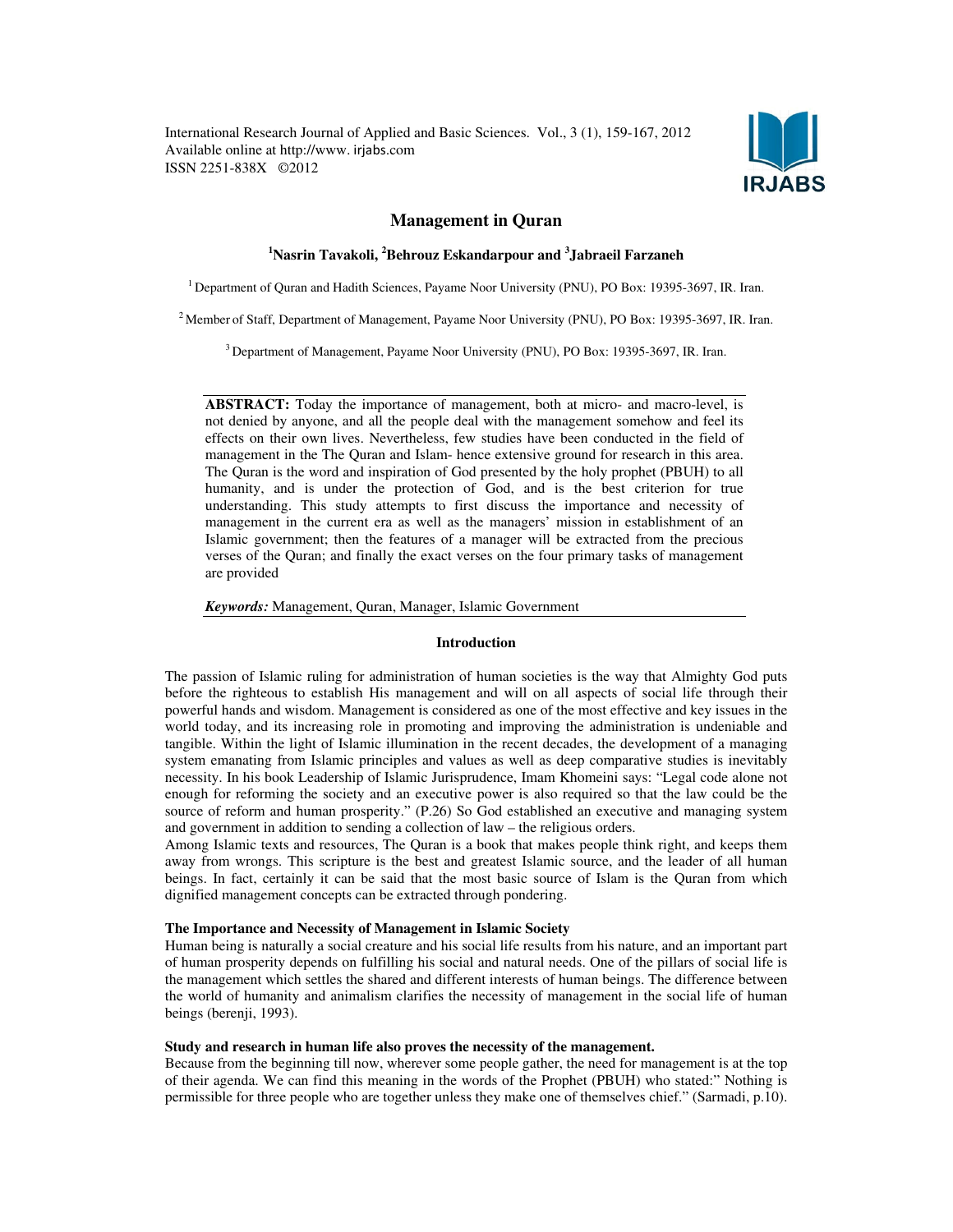Islamic industry for the science of management means that management issues are investigated using a religious method, i.e. using the divine verses and narrations and the ideas obtained from the religious texts about different scientific issues are the answers to the questions of these sciences through religion. A regular and consistent set of these answers can be considered a special science with religious quality. Thus, Islamic management is considered an ideaological management, not just a management because religion expresses the approach to solving the issues properly. However, it does not mention the change of relationship between this issue and other issues, and the relationship among other phenomena. When we speak of Islamic management, we mean ideaological management; however, when we speak of management and its principles, we mean the rules or changes in the relation among the principles which dominate the management of organizations as well as the scientific management. (Afjehee, 1993, p.9). The writers and thinkers who have written in the realm of Islamic management as well as Islamic perspectives on management based on their mentality and perception of Islam, have presented directly or indirectly the definitions and explanations about the foundations of ethics, manner of the Prophet (PBUH) and the infallibles (AS) from which a kind of Islamic management concept is extracted.

Considering the wide range of these perceptions and definitions as well as the variety of views (in spite of their convergence), some of the definitions provided for Islamic management are mentioned below: Afjehee considers Islamic management a religious issue, and in his opinion the religion's responsibility is to offer solutions which are compatible with the concept of justice (Alvani). Mosharaf Javadi [] believes that in Islamic management the first step is the relationship with God and the move toward Him while considering Him omnipotent and testifying to his uniqueness, thereby seeking assistance only from him. Ayatollah Mesbah Yazdi also considers three definitions for Islamic management: to study the manner of Muslim leaders throughout the history of Islamic nation, to analyze Muslim's way of management and to show the characters which originate from their Islam. The third meaning is to investigate the Islamic management issues from Islamic resources (The Quran and Sunnah) and to consider the manner of infallible managers (AS) as the scientific tradition.

On the necessity of management and leadership in the society, Imam Ali (AS) states: "without the chief, people will fight with each other." By a careful study of verses and narrations (Hadith), we would find that according to God's commands and Islam's emphasis, it is obligatory on the Muslims not to do anything without the permission of the leader and manager. This manager should possess some traits such as virtue and knowledge and abstention and command of law and the Prophet's tradition. He should also collect the tributes and perform Hajj and Friday prayer and collect donations and taxes. The management who is responsible for implementing and operating the rules and acts as the guardian and custodians for them on the one hand, prevents corruptions and evil deeds and on the other hand, makes sets the borders of rules among people. Thus, the necessity for government is one of the most obvious things in order to promote justice and education and to maintain the social system and to prevent oppression and protect the borders of a country. The Almighty God says in Sura Anbia, Verse 73: "we made them leaders who guided people by our order and we have inspired them to do good deeds."

## The objectives of establishment of an Islamic government from the perspective of Quran

The necessity for establishment of government and administration of the society is not hidden to anybody. Each government, based on its particular school, follows the goals which match with principles governing that school. The Islamic government also possesses some targets which are in coordination with its methodical principles. Government is derived from the word "govern", and in Arabic language "govern" means to prevent and prohibit tyranny.

The Quran has used terms such as "order" and " king " and " caliph " and "master" to express the meaning of government. Islam does not summarize the goals of a government in establishment of welfare and security; however, it puts issues related to the prosperity and spirituality of the society in the agenda of the government. Quranic Government should prepare the society ground for appropriate religious and moral life; and in addition to providing the general welfare, especially for people in need, it should explain the religious culture and divine signs. Among the objectives of faithful rulers are mental promotion and spiritual growth as well as welfare and solving economic problems, poverty removal and reform. A divine government is the one in which security, industry; management and natural facilities are in line with spiritual status. Those who say prayers, pay Zakat, direct others to what is lawful and guard against what is unlawful, when they are given power on the earth. This verse points to one of the most important goals of government i.e. performing acts.

### Another objective of the Islamic government is "to expand justice".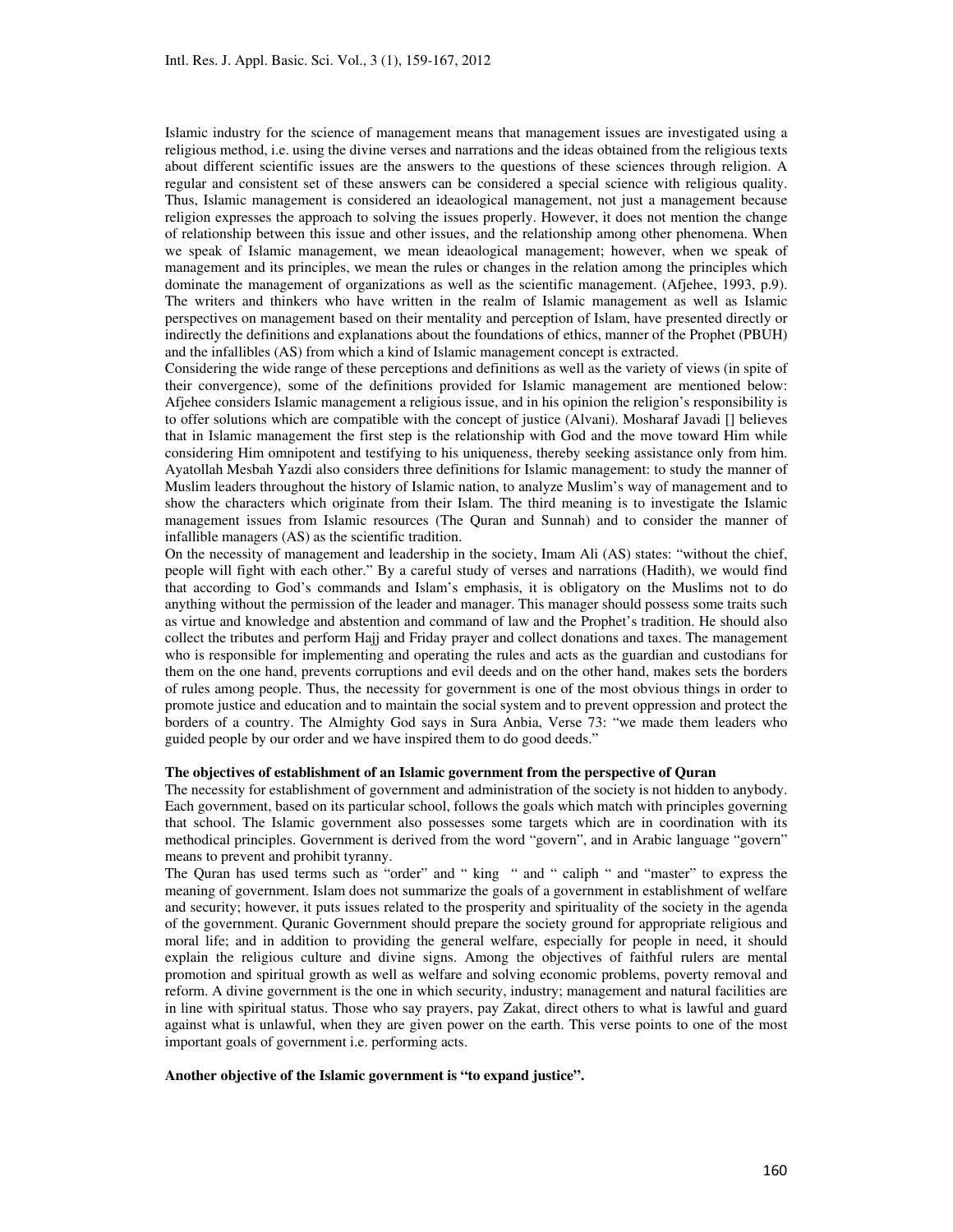In Quran, God considers the efforts to establish justice, the religious duty of monotheists and gives the Prophet the command to tell people: "I am appointed to do justice among you." (Shora, 15). Moreover, God knows the performance of justice as well as the responsibilities of the rulers and states: order with justice, if you issue orders among people (Nesa, 58). One of the other objectives of the Islamic government is the establishment of "Security". As The Quran says in the Noor Chapter, verse 55: the goal of victory and governorship of people of faith is the establishment of a divine religion on the earth and achieving monotheism as well as perfect security; and should God be obeyed, the result shall be peace and safety". God promises those of you who believe in God and have done good deeds to appoint them as caliph on the earth surely as gave the predecessors the caliphate on the ground, and God will make perennial the religion selected for man and will change their fear into security and peace" (Noor,55). Another objective of the government from the perspective of The Quran is strengthening the defensive power and protecting the borders of the Islamic land. As The Quran says:

Use all your powers to deal with them (enemies) as well as the trained horses (for battle) in order to frighten God's enemies as well as yours and another group who you do not know, but God knows them and whatever you donate for the sake of God (and for strengthening Islam's defensive power), will be paid back to you thoroughly and you will not be oppressed. Among other objectives of the government we can mention "establishment of welfare" and development, protection of public properties and their fair distribution in the society, expansion of education and social security, and supporting the oppressed classes. Late martyr Motahari ,defining the government, mentions "In fact, state and government means the source of comprehensive power against foreign invasions, and the source of justice and internal security, and the rule for the country, as well as the source of social decisions in foreign relations".

### Characteristics of a manager from the perspective of the Quran

Generally, the management is the most difficult and at the same time finest affairs of human beings, and has the required features for itself. Lay people consider management a simple task while the experts of management believe that the reality is something else and some features of management are the gifts endowed by God in the human nature and are never achieved by education. The Holy Quran is the basic framework of Islamic government and society. The criteria and model of the manager's characteristics in Islam are the same as the ethical and behavioral features and standards. The mission of this moral innate aspect or the tendency toward the good moral is to distinguish between good and evil which would be in effect independent of the personal physical benefits or disadvantages. One should say that truth and lies must be avoided. One should avoid oppression and be loyal. Covenant should not be defeated. This is an innate aspect of a faithful and honest prophet ruling truly on behalf of God and if they disobey his commands, he will protest and will inflict his protest in the form of body pain. This aspect, like other innate aspects, is susceptible to stupefaction and harmful habits.

Prophets are appointed by the Almighty God to eliminate these risks and to remove the barriers of natural evolution (Elahi Ghomshehee, 1980, p.5). So, in order to have a better understanding of a manager's features, one should refer to the life story of the prophets and the infallibles as narrated in Quran. The most issues mentioned by the Almighty God in the holy Quran are as follows:

### 1. Having Faith

The Prophet has faith to what God revealed to him (Baghareh, verse 285).

Faith means to believe that the world has got a creator called God, and nobody and nothing can be praised and worshiped, and we must bow to him and must ask for his help. Prophets are the general manager of the society and they have begun their tasks by guiding people, and have achieved success in the toughest situations. One of the reasons of their success, even limited, was the faith they have got in the value of their deeds. It is stated in a hadith from the Islamic Prophet (PBUH) that one of the major and important mistakes of Bani-Israel was to give the leadership of the country, religion, and the world to those people who were neither entitled to nor deserved it.

The leaders of the believers should not be someone other than themselves.

God never dominates infidels on the believers.

In Islamic society, having faith is the main requirement for selecting the manager.

Islam, as a rule, does not accept the management of those who have no similarity of thought and belief with Muslims. O Prophet! Do not stay in doubt because of infidels (Hood, verse 109). The manager must trust God in all circumstances, and must not lose his faith. When human trusts God in his affairs while using His blessings, this trust in divine power causes more success in tasks, and human doubles his powers by removing the existing obstacles and the difficulties will become easy. Believers are those whose hearts will be scared when God's name is mentioned and their faith strengthens when his verses are read for them and they trust their God.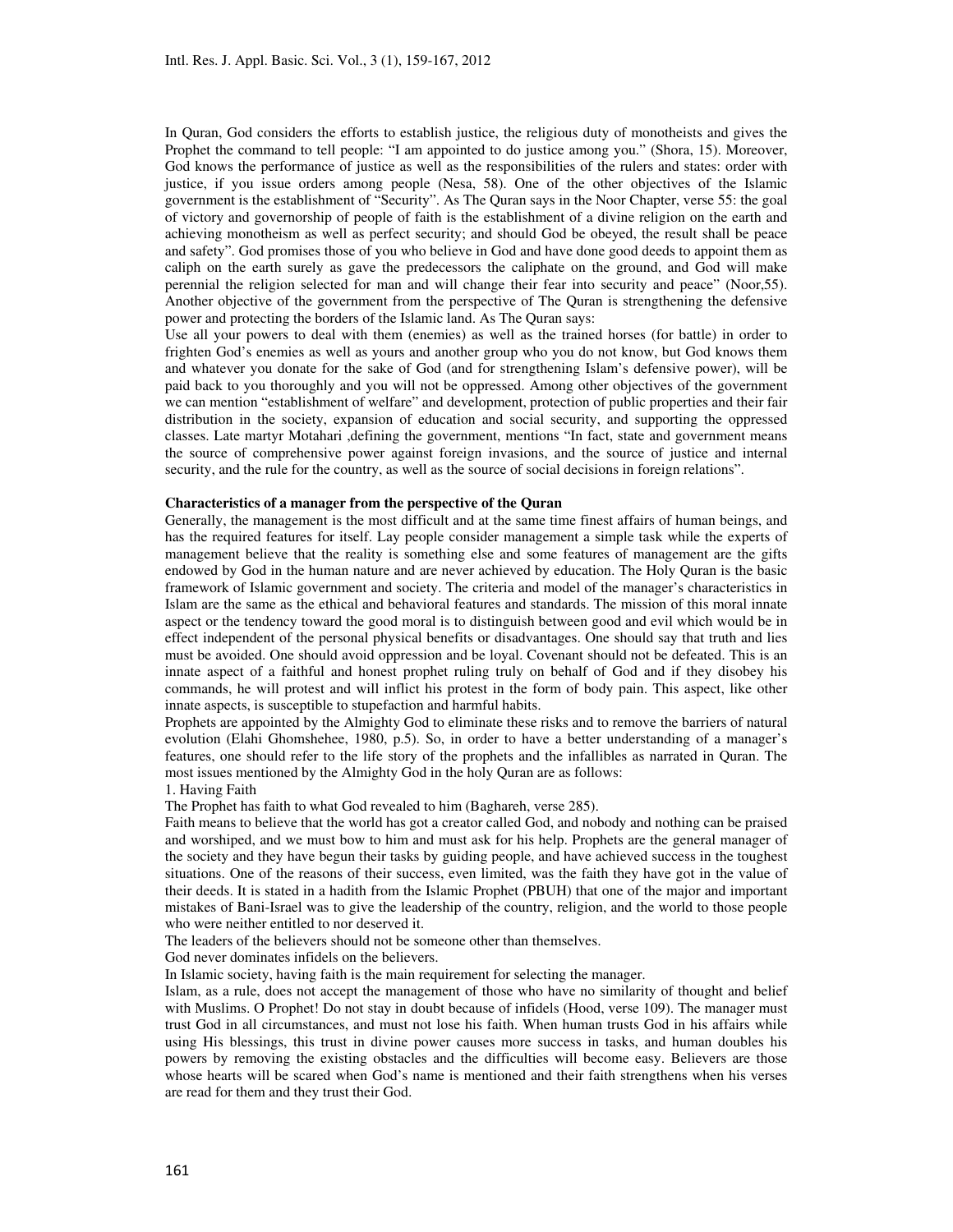#### 2. Trustee and Commitment

Certainly, God commands that things in trust be returned to their owners.

Management is in trust, and the manager and the agent are the trustees.

The governmental positions in the Islamic government are sensitive and valuable trusts. Management can be successful when manager would enter the operation field with high spirit and clean ego, which is characteristic of those people who grew up in religious families. Unfortunately in the physical system, specialty is of more interest, while commitment must be accompanied with it so that the two great pillars of management can be effective hand in hand. Ministers and advisors told Pharaoh: invite witches and wizards from all over Egypt to fight with Moses. If the experts are not committed, they will be at Pharaoh's service. Today, you will be faithful and will possess dignity equal status as us, Joseph told the king: appoint me as the country's treasury and assets keeper, as I am wise and sage. Joseph refers to an important issue in his answer which says there are two pillars of management in his nature: the first is the trust which is also accepted by Egypt's Aziz, and the second is the knowledge.

It is stated in interpretation of Kashaf Zamakhshiri and the book entitled "The Quran Realization" that Joseph's suggestion to Egypt's king was not due to his love toward power or his greediness, but there was an opportunity for him to perform God's orders. Prophet Joseph (AS) himself took the responsibility of economic management in order to mange the society especially for crisis management and transition from retardation and drought and the serious threats which threaten both the political and social system of Egypt. Providing some patterns in production and distribution and consumption of country resources and participating in the management section practically as the government trustee and treasury keeper, he tried to introduce a distinguished society in ancient Egypt. The individual task of everyone who deals with public funds requires imposing utmost accuracy and integrity of public funds, no matter how small; and does not allow wastefulness, remembering that he must be responsive against the divine justice on the Last day and betrayal of public funds causes social chaos, denial of national security, poverty, spiritual limitations and hell's fire. Thus, integrity and truthfulness must be pursued in the features of Islamic government managers, and the governmental positions must be assigned as precious trusts.

## 3. Justice

Justice is one of the features which can complement the manager's trust and commitment and is one of the main objectives and the basis of management in Islam. The holy term of "Justice", which is mentioned widely in The Holy Quran and the narrative texts of Islam and its comprehensiveness is emphasized, and has a rich, inspiring, and pleasant concept. Emphasizing greatly the expansion of political and social justice in various layers of society, the Almighty God commands the believers:

O' Believers, be stable in the way toward God, be the proof of justice and truth; of course the group hostility should not take you out of the justice path. Do justice as it is closer to piety and be afraid of God as he knows whatever you do. (Maedeh, verse 8). The goal of the prophets' appointments is to guide humans to achieve growth and perfection. Justice is important because oppression and its consequences in different economic, cultural, and political aspects is the bandit of human growth. (Ayatollah Ali Khamenei, 2009, p.178)

Justice is considered as the foundation stone for political and administrative establishment of governmental organizations. Overall, justice is considered as one of the administrative and judicial features, and when the followers dispute, it is obligatory for the judge to stand between the parties such that the weak party would not consider him inferior and the strong party would not be satisfied and this attitude would not be inspired to them. O' wives of the Prophet! If one of you commits a sin, his punishment will be doubled (Ahzab, verse 30). This verse refers to the fact that the positions and assignments of employees should not be considered at the time of their promotion or punishment and any violator must be punished and justice must be performed about him even though he is close to the manager. The Almighty God commands Moses: hit this stone with anger, then twelve springs emerged from that stone and each tribe used one of them (Aaraf, verse 160). This verse refers to the fair distribution of facilities and resources.

## 4. Kindness to Subordinates

Due to the mercy of God, you turned kind to people and if you were ill-tempered and stone-hearted, they would get away from you, so should they do wrong to you, forgive them and ask forgiveness for them (Al Emran, Verse 159). As we can find from the content of this verse, the success of the holy Prophet of Islam, considering all the proofs and remarks revealed to him from God, was subject to his kind and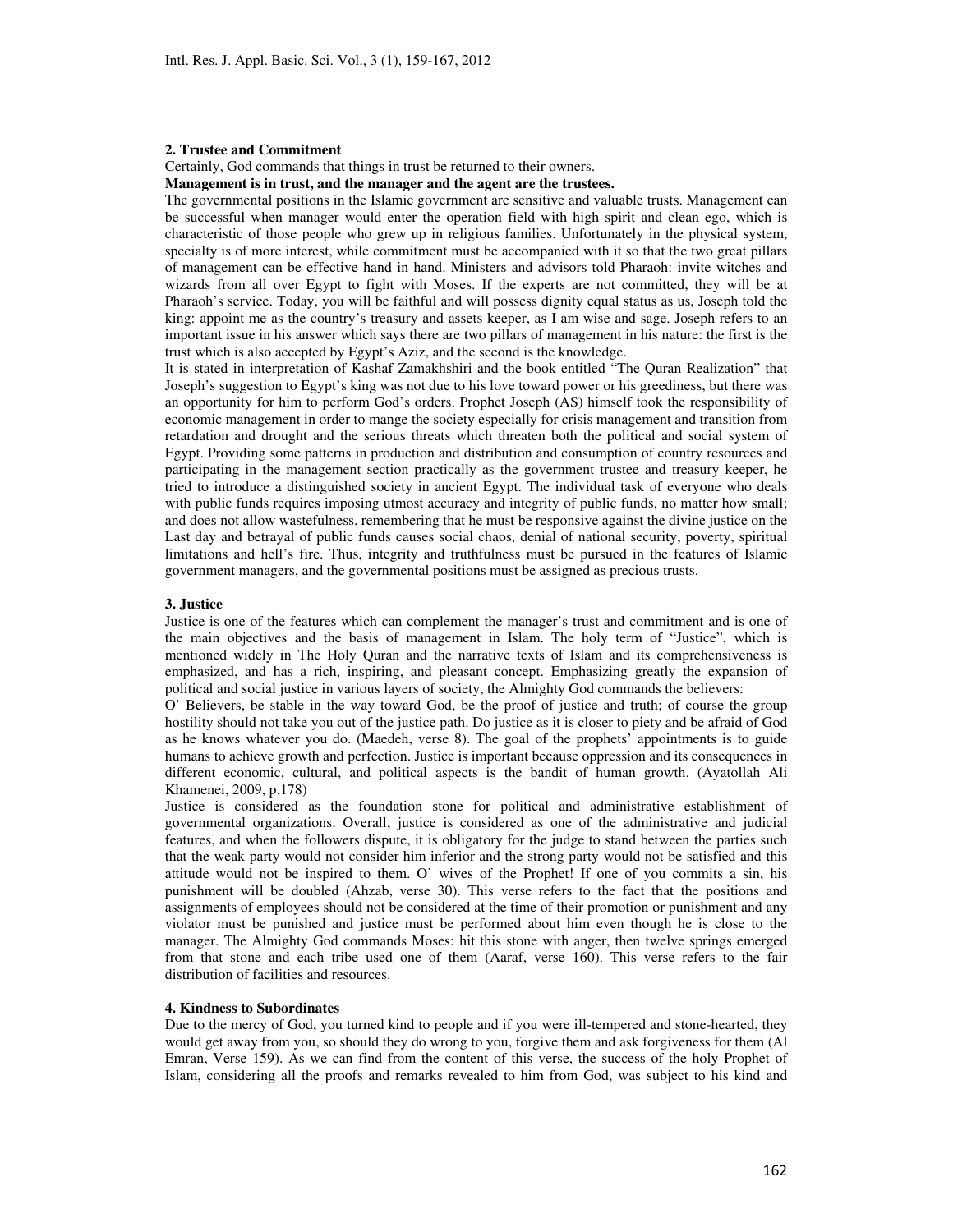sympathetic behavior toward people. This it indicated the high position of excellent human behavior when the manager encountered others.

Generally, no indication of difficulty was seen in the life and behavior of the holy Prophet.

His temper was mild; he was sociable and was not far from anyone and was friendly. He accepted the apology of apologizers and didn't have an aggressive or violent behavior. Thus, the Muslim manager must be very kind to his subordinates, acquaintances and patrons, and must behave friendly toward them; he must consider them as his children and brothers and sisters, and should care about their comfort and welfare as much as possible; he must be like a kind and careful father for them and should take the control of their hearts and penetrate in their souls and give them hopes so that he can create an atmosphere of intimacy, cooperation and brotherhood at work and….. With his subordinates. Encountering a fault in their work and duty, he must first warn them emotionally and if they were not corrected, he shall have a firm and legal treatment.

God's management in the universe is based on his general and special compassion. As in Sura Hamd, which we read every day in prayers, we describe God as merciful and compassionate after describing him as the Lord of Universe i.e. universe is the scene of these two divine feature "generosity and kindness". Our management should be, in all areas, based on general kindness (kindness toward friends and foes) and special kindness (special kindness towards good friends). So, what links the managers with the employees is friendship, pleasure, intimacy and love, which can promote a system with full power and knowledge. General and special kindness of God does not mean ignoring violations. His description as the Lord of Day of Judgment after describing his kindness in Sura Hamd is the proof of this claim.

### 5. Humility and Modesty

O' Prophet, be humble with the believers who are following you (Shoara, verse 215)

It can be said in explaining the verse that the manager must treat the subordinates humbly and work in publicity and speak to subordinates with the most humility. Of course, humility does not mean abandonment of firmness; however one should have a humble and polite attitude along with firmness in decision making. Imam Ali (AS) told one of the rulers who had been appointed for Egypt: "set a time for your clients, handle their need personally, hold general and public assembly for them, do not close the door to anybody, and be humble for the sake of God who created you. (Nahjolbalagheh, letter no.53)

O you believers, whoever bounces from his religion, God will bring a group who love them and they love God too; they are humble with believers and stubborn and strong against unbelievers. Humbleness as a moral trait means that someone considers himself in lower social status, while arrogance means tyranny and placing oneself higher than one's personal and social position vice versa.

### 6. Knowledge and Power

Knowledge and Power are two general features which are accepted by all management schools as infrastructures. Science and knowledge show the way; power brings objectivity to the plan. Knowledge means that the science related to the subject is handled by management and power is the strength and is the body which moves the machinery.

When The Quran introduces Taloot as the commander, Bani Israel tribe protests and says: he is poor and powerless, as if richness and wealth are among management requirements. The Quran, in response, emphasizes Taloot's knowledge and physical strength which will work for Jihad and struggle. Moreover, it can be understood from this verse that scientific ability is more important than physical ability because the word knowledge has come before the word physics. Your God is cognizant and wise (Anam, verse 83). In interpretation of this verse it can be said that knowledge and wisdom and power are two necessary conditions for tact and management. Imam Ali (AS) says: the most deserving people to run the country are the most powerful ones, and those who know most of God's commands in matters of state. (Nahjolbalagheh, sermon of 172).

#### 7. Patience

Another feature of an Islamic manager is patience and avoidance of anger.

Little management can be found without stressful situations, in these circumstances it is essential to have patience and to overcome the odds, and it is actually the key to success. The Almighty God says in Sura of Asr: and the time that man is lost except those who believe and work righteous deeds and exhort one another to truth and patience. Stating the situations of fighting and diligent and faithful people and tribes, the Almighty God says in the holy Sura of Sajdeh: those who created two features and privileges in themselves were honored by this great gift that the Almighty God entrusted upon them the guidance of human collections.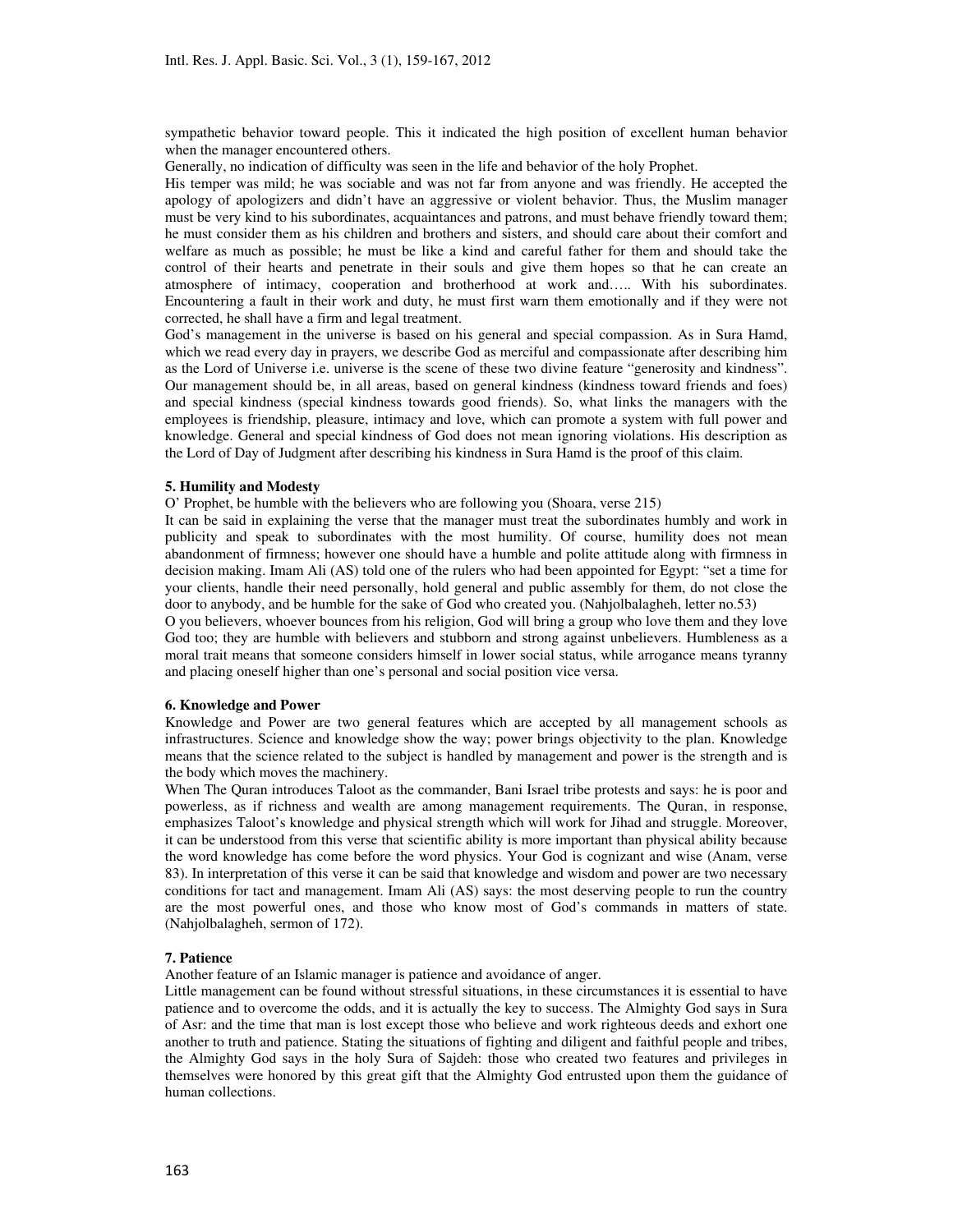These two characteristics are patience and certainty. Patience is a characteristic that allows a great man not to lose the way and not to forget his goals and not to give up while encountering problems in the way of his objectives which are chosen consciously. (Ayatollah Khamenei, A. 2009, p. 227). In Islam, a top manager is a patient person because patience is one of the pillars of the religion. There are always some moments in decision making, planning and administrative affairs that lead humans to defeat and despair. Disappointment and loss of patience and tolerance disturbs the physical, intellectual and psychological abilities of the manager and will neutralize his energy.

Be patient against the tragedies you face.

God states in the verse 109 of Sura of Yunes: O' Prophet, follow what is revealed to you and be stable. Moreover, God talks in verse 1 of Sura of Ensherah about tolerance: O' Prophet, didn't we grant you tolerance. Tolerance (patience against odds and criticisms) is the requirement for accepting managerial responsibilities. Peace, tolerance and reliability are the requirements of right reasoning because the confusion and anxiety will prevent accuracy and creative thinking; as the Almighty God says in verse 12 of Sura of Tobeh: then the Almighty God sent down his peace upon his prophets and the believers.

### 8. Simple life

One of the strategies of the managers is to follow the religious leaders, so simple life is an obvious principle. The managers must also follow it. The secret of success of the holy Prophet of Islam and the Guiding Imams (AS) in attracting eager hearts was their simple lives and their humbleness in dealing with people. Interest in the world not only prevents human perfection and causes public distrust, but also immerses a manager in transient pleasure of the world such that he becomes ignorant of deprivation of the different classes of indigent people. The agents who follow Ahle Beyt, would never forget this precious word of Imam Sadegh (AS) who states: if you like to be God's companion in the kingdom of God and to be settled next to the Almighty God in paradise, consider the world and its intriguing aspects degraded and feel death near you and do not save anything for yourself in the world, and be aware that whatever of good deeds you have saved in this world for the Hereafter, would be beneficial to you and you will lose if delaying doing good deeds. (Tahtologhool, p. 304)

On the necessity of simple life for governmental officials, Imam Khomeini states "do not think that if you come out with several cars, your reputation will be greater in front of people. What people pay attention to and is in agreement with the public's interest is your simple life, as the lives of the Muslim leaders and Islamic Prophet and Imam Ali and other Imams were simple and ordinary, even below ordinary" (Delshad tehrani, volume 19, p. 318).

#### Manager's Responsibilities from the Perspective of the Quran

The main responsibilities of a manager are: planning, organizing, guiding, and supervision. Now we explain each of these responsibilities from the perspective of the Quran.

1. Planning: Planning which is the foundation of management means target setting and finding and paving the way for achieving them. Many verses are seen in the Book of God on this task.

For example it is stated about plan in verse 52 of Sura of Hadj that: all divine prophets had some dreams in their minds in order to advance their goals. The manager must also have a plan for implementing their goals and performing their tasks.

Or we can read in verse 23 of Sura of Dokhan that: O' Moses move my servants to the land of Egypt overnight. Considering this verse we can find that involvement of time in planning is a key factor in success or failure. In the verse 47 of Sura of Joseph we can read about crisis management and strategic planning as follows: Joseph said: plant for seven successive years, and put aside what you reap except the small part you eat. It can be understood from the above mentioned verse that anatomy of a crisis situation and planning and providing solution to getting out of the crisis are among the tasks of managers. Planning in production as well as saving are considered a necessity in providing support for developing countries (Rezaeeyan, P.212)

We can read in verse 145 of Sura of Aaraf: we advised Moses in the tablets of Torah about every case, and we told him to execute them with strength and to order his tribe to choose the best and implement it. Considering the verse we can find that the best method should be used in planning, and it must be done with all power, although contingency management explains the concept of the best practice; as it is mentioned in verse 66 of Sura of Enfal: "the Almighty God gave you concession in Jihad." Therefore, sometimes the regulations must be changed in management due to the change in circumstances and requirements, and this is not in contrast with stability in management. We also read about planning and implementation in verse 96 of Sura of Anaam: God rips off the dawn and makes night the source of comfort and has put the sun and the moon the means of counting days and this is the measurement and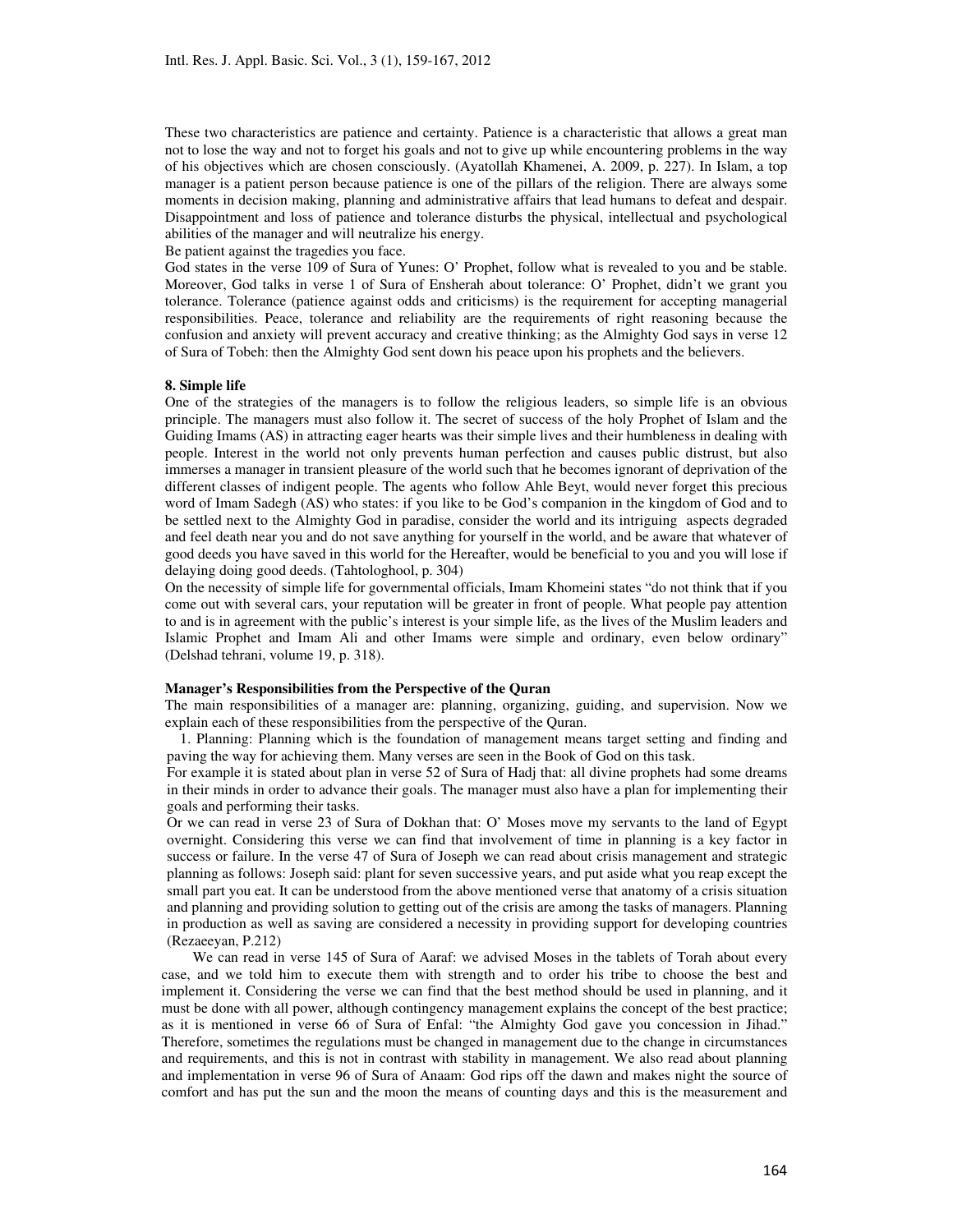planning of the powerful Almighty God. This verse is interpreted as careful planning, and the full implementation of programs requires knowledge and power; knowledge for planning and power for its proper implementation.

2. Organizations: The second responsibility of a manager is organization. When managers combine physical resources with people's efforts in order to achieve the goals, organization is done.

Organization is defining the use of all available resources in the management system regularly. In fact, organization includes the tasks which should be implemented, identifying those who must implement the tasks, the method of task classification, and appointing those who must give or take report. In this regard, the Almighty God states the system organization and hierarchy in verse 59 of Sura of Nesa: "O' Believers, obey the Almighty God and accept the command of the Prophet and his successors." This verse can be interpreted as the appropriate organization. Accordingly, a hierarchy must be defined in order to accomplish organizational goals; and in implementation of orders, the hierarchy must be respected. Organizing people: In organizing, it is sometimes essential that the manager boycott unfit individuals and groups and leave them.

The verse 10 of Sura of Mozmal can be the proof of this point.

The verse 54 of Sura of Joseph says: the king said bring Joseph to me to appoint him as my special adviser, so negotiating with him, the king said that today you are a great and faithful person with us. Thus, considering the concept of this verse, sometime for giving the very important tasks, it is necessary that a high rank manager make the selection himself. In giving responsibilities to people, their experience must be considered.

It is stated in verse 64 of Sura of Joseph: when Jacob's sons asked their father to take Joseph's brother with them to Egypt, Jacob told them "shall I trust you with him just as I trusted you with his brother Joseph". The instant confidence in giving responsibilities to the people with bad background is not permissible. Individuals who are appointed to key and critical positions must be selected to have the necessary qualifications. Anybody in any level can not be in a position to decide, as it is stated in the verse 155 of Sura of Aaraf: Moses selected seventy people for meeting God (Feyzi,P205,2008).

The principle of qualification must be obeyed in appointing and organizing people in different positions. And according to the verse 196 of Sura of Aaraf: "the Prophet commanded that his guardian is the one who sent this scripture and he oversees and directs all the righteous." It is essential to obey the principle of deservingness even about the subordinates. Generally, it should be noted in organizing that organizational procedures should have such a consistency that even in the absence of the manager or leader in a period of time, the organization and the current affairs would not be disturbed.

This point can be noticed from the verse 144 of Sura of Ale Emran.

It is stated in this verse that: explaining the weakness of Ohod war and reprimanding those who spread the rumor of the Prophet's martyrdom, God commanded that Mohammad is the Prophet who some prophets have come and gone before; so dead or alive, you shall get back to your previous status!

Organizing facilities: Regarding organization of the facilities, we read in verse 7 of the Sura of Hashr: "O' Prophet, divide the properties between the poor and orphans and the needy so that these properties would not be circulated only among the rich." Lack of focus of facilities in one area and fair allocation of them to different parts of the organization are among the issues which managers should pay attention to in budget and resource allocation. Or we can read in the verse 59 of Sura of Tobeh:" In Hanin war, somebody complained to the Prophet about division of trophies, a verse was descended saying that if people are satisfied by what was given to them by God and his Prophet, God would grant them his favor. Considering this verse, policy making and funding decisions are among the principles of high ranking management.

Organizing Information: We can read in the verses 26 and 27 of Sura of Jen:"God is aware of all the unseen but he does not reveal the unseen to anybody except one He is satisfied with." The organizational information must be classified and its availability must be subject to special conditions. In fact, this verse commands that: The information must be confidential and only available to deserving people.

 3. Leadership: After planning and organizing, leadership is the third task of a manager. Some management experts believe that the secret of a manager's success is his ability to lead the human force under his supervision; on the other hand, the method of direction and management in any culture are considered the face of the cultural structure of that civilization.

And this cultural structure of a complex includes religious, philosophical, artistic and political values which are manifested in the form of manager's individual behavior and social net of society. The task of leadership contains three roles of motivation, direction, and guidance. Motivation: The Almighty God describes his honest and faithful servants in the verses 58 and 59 of Sura of Ankabout: Those who have faith and have done good deeds ….., and were patient and have resisted against problems and trusted their God. The secrets of success in works are 4 items: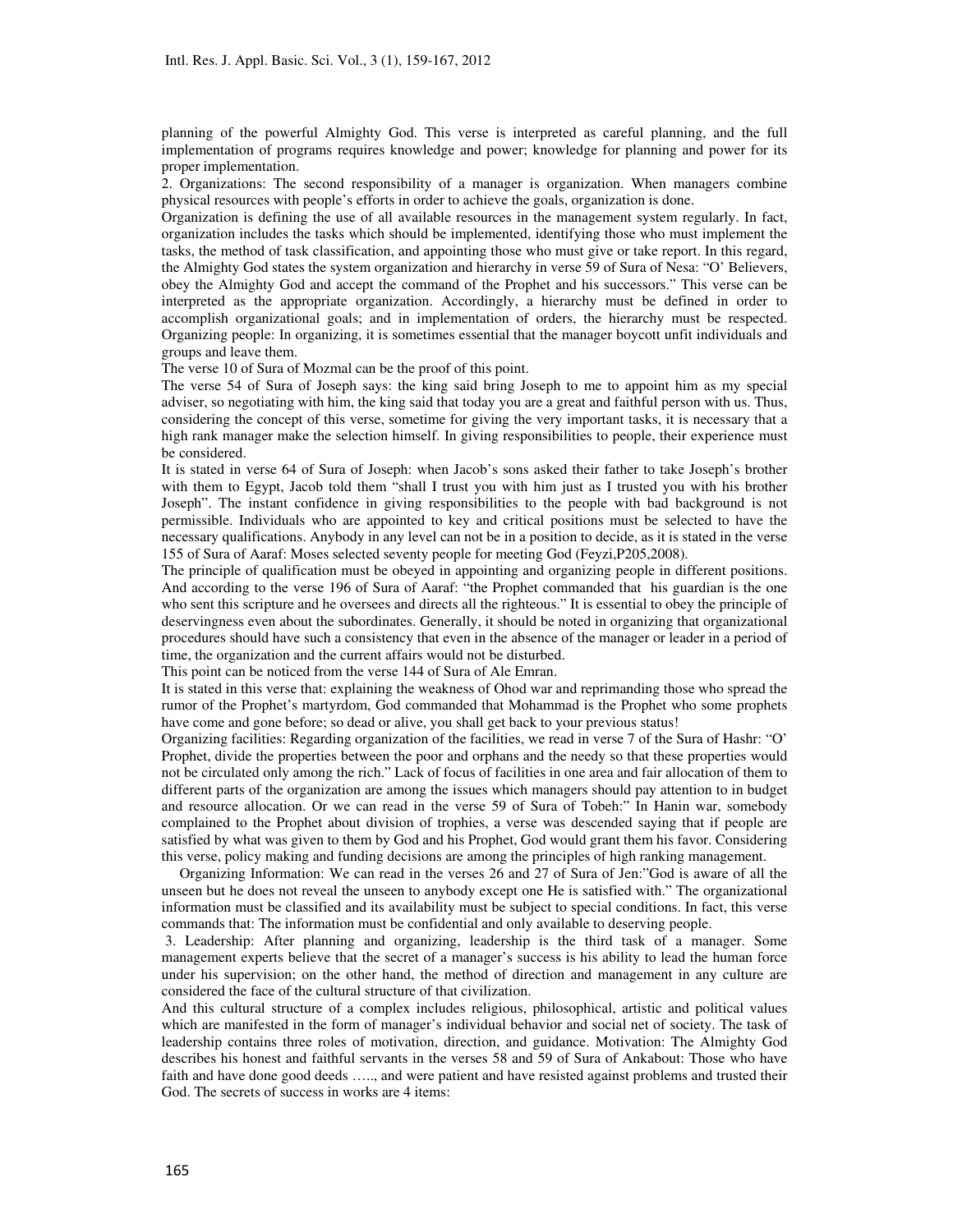#### 1. Faith in goal and motivation

2. Correct and constructive activity 3.Continuity and perseverance 4. Faith in God.

Thus, in leadership the first thing that is worthy to be done by a manager is to create a sense of commitment and motivation in people to reach their goals. It is stated in verse 27 of Sura of Ankabout regarding God's gift to Abraham: We gave him Isaac and Jacob. The interpretation of this verse is: effective and constructive reward must be set for the staff to increase motivation. And it is stated in the verse 65 of Sura of Enfal: "O' Prophet, encourage all believers to fight the infidels."

Considering this verse, it can be understood that one of the tasks of the managers is to encourage their subordinates with their words and actions to achieve goals. It is stated in the verse 68 of Sura of Alrahman: There are fruits like dates and pomegranates in the paradise gardens. We can understand from this verse that people must be encouraged by things that they are interested in to have a high motivation effect. Leadership: The second phase of guidance is leadership (Borumand,P.143,2007).

We can read in the verse 101 of Sura of Alemran: "God commands people of Medina: How can you focus on blasphemy while the verses of God are recited for you and the God's Prophet is among you." This verse means that the existence of law and the presence of leader are two essential principles to prevent diversion. If there are comprehensive regulations and an informed and observing leader, it would be strange to deviate from the objectives as the Almighty God states: How can you disbelieve while the complete divine regulations and an innocent leader is among you. The managers and leaders must be stable enough in their goals and ideals so that the deviation of people can not make them suffer from instability and feebleness. This can be inferred from the verse 109 of Sura of Hood which says: O' Prophet, do not be in doubt due to the people's blasphemy.

Manager and guide must boost the morales and consider the causes of failure. Temporary failure in a period of time is not the sign of ultimate failure, but it is an experience to achieve success and victory. Verse 139 of Sura of Alemran is the reason for this point, which says: "After the defeat at the battle of Ohod, God commanded to Muslims: do not be passive and sad as you are superior." According to the verse 45 of Sura of Saad: Learn from the previous prophets like Abraham, Isaac, and Jacob who possessed power and insight, we can find that the managers and guides must have power (for doing the tasks), and insight (for knowing the tasks). According to verse 18 of Sura of Dokhan: O' people, I was a faithful Prophet to you. The managers must attract the trust of the organization's staff because mutual trust causes more obedience. Communication: The third phase of leadership is communication. The most effective managers and guides are those who understand communication.

Communication is the process of mutual exchange of information with other people. Information is also any kind of thought or idea which the mangers are eager to exchange with others mutually. Generally, communication is a process though which the tasks of planning, organizing, leadership, guidance and supervision are done. In this regard, it is mentioned in verse 18 of Sura of Loghman: Loghman advised his son: Don't turn your face from people in arrogance. According to this verse, we can find that managers must treat all the people whether staff or client with cheerfulness and humbleness. Regarding the communication, the leaders and guides must have informal communication with their subordinates in addition to the formal and working relations, in a way that they can understand the subordinates' problems and try to solve them. This important fact can be inferred from verse 6 of Sura of Zoha: O' Prophet, weren't you orphan and God put you. The first verse of Sura of Hojarat says:" O' Believers, do not outrun God and his Prophet in anything." and emphasizes that manager's respect to subordinates paves the way for implementation of orders. It means that before any order, the psychological ground of acceptance must be created in the audience.

The phrase "O' Believers" distinguishes believers and strengthens their relation with God and then gives orders. Regarding respecting the clients, it is mentioned in verse 54 of Sura of Anaam: "God commands the Prophet: when the believers come to you, say hello to them." Managers must distinguish the staff and clients with kindness to increase motivation and respect.

4. Supervision: Supervision as the final link in the chain of management tasks is important.

Supervision is a process for ensuring whether the implemented activities are in compliance with the planned activities or not. In fact supervision is more comprehensive than planning, and it helps the managers to take care of effectiveness of planning, organizing and leadership. In general, supervision or control is a regular effort toward reaching standard goals, designing information feedback system and comparing its real components with the predetermined standards, and finally defining the social deviations and measuring their value on the trend of the components which include maximum efficiency. Many verses can be seen in the divine scripture about supervision. For example verse 143 of Sura of Baghareh says: "God told the Prophet (PBUH): We made you a moderate nation so that you can observe people's deeds." The above mentioned verse emphasizes that managers and supervisors must monitor the works